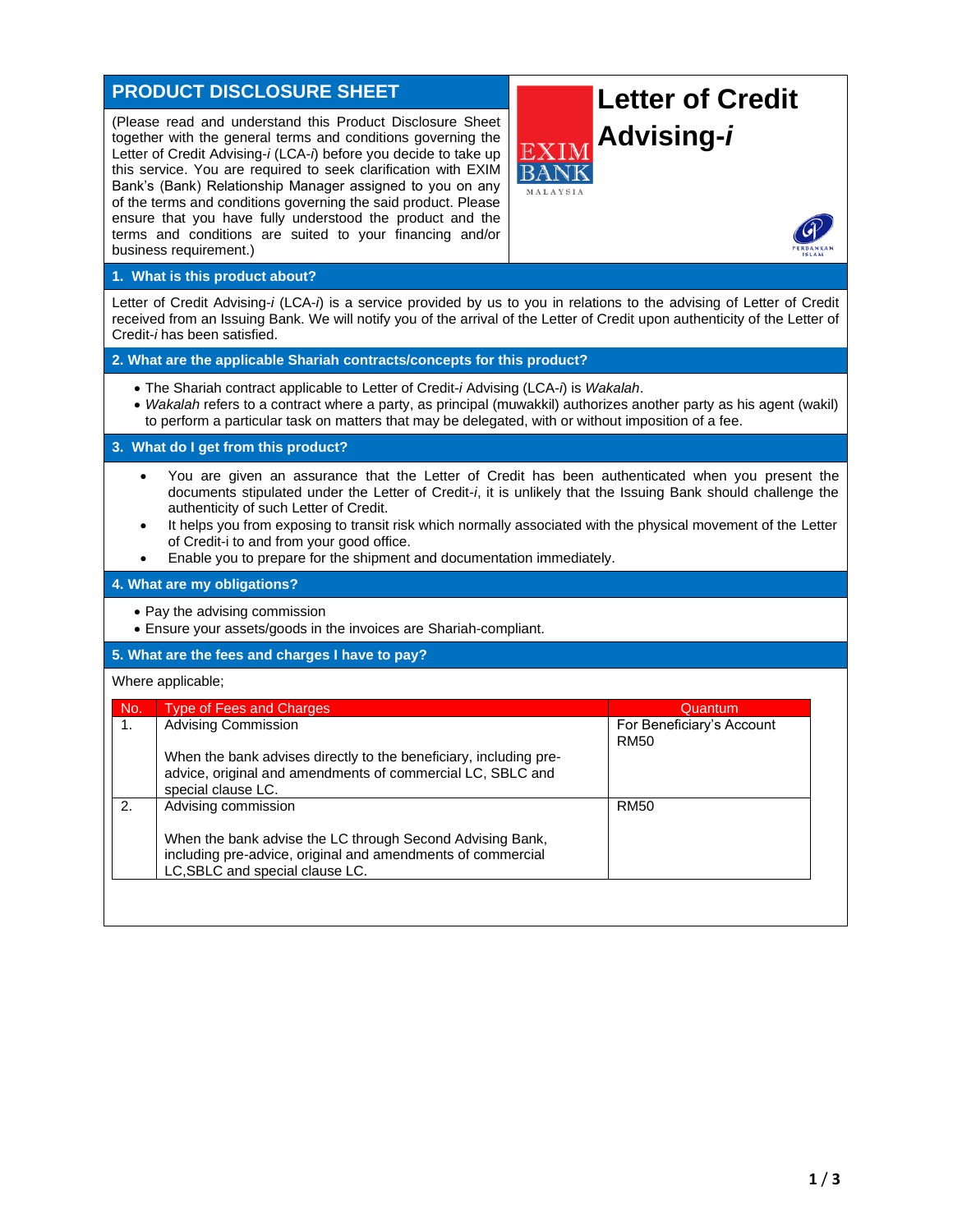| No.                                                                                                                                                                                                                                                                                                                                                                                                             | <b>Type of Fees and Charges</b>                                                                                                                         | Quantum                                                                                                                          |  |  |  |
|-----------------------------------------------------------------------------------------------------------------------------------------------------------------------------------------------------------------------------------------------------------------------------------------------------------------------------------------------------------------------------------------------------------------|---------------------------------------------------------------------------------------------------------------------------------------------------------|----------------------------------------------------------------------------------------------------------------------------------|--|--|--|
| 3.                                                                                                                                                                                                                                                                                                                                                                                                              | <b>SWIFT Charges</b>                                                                                                                                    | <b>RM70</b>                                                                                                                      |  |  |  |
| $\mathbf{4}$ .                                                                                                                                                                                                                                                                                                                                                                                                  | Postage / Delivery Charges                                                                                                                              |                                                                                                                                  |  |  |  |
|                                                                                                                                                                                                                                                                                                                                                                                                                 | <b>Local Party</b>                                                                                                                                      |                                                                                                                                  |  |  |  |
|                                                                                                                                                                                                                                                                                                                                                                                                                 | <b>Normal Mail</b><br>$\bullet$                                                                                                                         | Min.RM3                                                                                                                          |  |  |  |
|                                                                                                                                                                                                                                                                                                                                                                                                                 | <b>Registered Mail</b><br>$\bullet$                                                                                                                     | Min.RM6<br>Min.RM7                                                                                                               |  |  |  |
|                                                                                                                                                                                                                                                                                                                                                                                                                 | Courier / Hand delivery<br>$\bullet$<br>Foreign Party                                                                                                   |                                                                                                                                  |  |  |  |
|                                                                                                                                                                                                                                                                                                                                                                                                                 | Normal Mail                                                                                                                                             | Min.RM4                                                                                                                          |  |  |  |
|                                                                                                                                                                                                                                                                                                                                                                                                                 | <b>Registered Mail</b>                                                                                                                                  | Min.RM8                                                                                                                          |  |  |  |
|                                                                                                                                                                                                                                                                                                                                                                                                                 | Courier                                                                                                                                                 | Min.RM50 - varies based on<br>location                                                                                           |  |  |  |
| Please request from your Relationship Manager for the Bank's Standard Fees and Charges on Islamic Products and<br>Services. If there are any changes in fees and charges that are applicable to your facility, the Bank will notify you at<br>least 21 calendar days prior to the effective date of implementation.                                                                                             |                                                                                                                                                         |                                                                                                                                  |  |  |  |
|                                                                                                                                                                                                                                                                                                                                                                                                                 | 6. What if I fail to fulfill my obligation?                                                                                                             |                                                                                                                                  |  |  |  |
|                                                                                                                                                                                                                                                                                                                                                                                                                 | Not applicable.                                                                                                                                         |                                                                                                                                  |  |  |  |
|                                                                                                                                                                                                                                                                                                                                                                                                                 | 7. What if I fully settle the financing before its maturity?                                                                                            |                                                                                                                                  |  |  |  |
|                                                                                                                                                                                                                                                                                                                                                                                                                 | Not applicable.                                                                                                                                         |                                                                                                                                  |  |  |  |
| 8. Do I need takaful coverage?                                                                                                                                                                                                                                                                                                                                                                                  |                                                                                                                                                         |                                                                                                                                  |  |  |  |
|                                                                                                                                                                                                                                                                                                                                                                                                                 | Not applicable.                                                                                                                                         |                                                                                                                                  |  |  |  |
|                                                                                                                                                                                                                                                                                                                                                                                                                 | 9. What are the major risks?                                                                                                                            |                                                                                                                                  |  |  |  |
| You might be exposed to transit risk associated with the physical movement of the Letter of Credit to and<br>$\bullet$<br>from your good office if you don't subscribe to this service.<br>Possibility of Issuing Bank's protest against the Letter of Credit received.<br>You might be exposed to receipt of non-authenticated Letter of Credit if your customer send the Letter of<br>Credit directly to you. |                                                                                                                                                         |                                                                                                                                  |  |  |  |
| 10. What do I need to do if there are changes to my contact details?                                                                                                                                                                                                                                                                                                                                            |                                                                                                                                                         |                                                                                                                                  |  |  |  |
| a)                                                                                                                                                                                                                                                                                                                                                                                                              | It is important that you inform the Bank of any changes to your contact details to ensure that all                                                      |                                                                                                                                  |  |  |  |
| b)                                                                                                                                                                                                                                                                                                                                                                                                              | correspondences reach you in a timely manner.<br>You may inform the Bank such changes via various channels of communication such as the website or call |                                                                                                                                  |  |  |  |
| centre at 03-2601 2000.                                                                                                                                                                                                                                                                                                                                                                                         |                                                                                                                                                         |                                                                                                                                  |  |  |  |
|                                                                                                                                                                                                                                                                                                                                                                                                                 | 11. Where can I get an assistance and redress?                                                                                                          |                                                                                                                                  |  |  |  |
|                                                                                                                                                                                                                                                                                                                                                                                                                 | If you wish to complaint on the product or services<br>provided by us, you may contact us at:                                                           | If your query or complaint is not satisfactorily resolved by<br>us, you may contact Bank Negara Malaysia LINK or<br>TELELINK at: |  |  |  |
|                                                                                                                                                                                                                                                                                                                                                                                                                 | Head, Corporate Communication Department                                                                                                                | Blok D, Bank Negara Malaysia,                                                                                                    |  |  |  |
|                                                                                                                                                                                                                                                                                                                                                                                                                 | Export-Import Bank of Malaysia Berhad<br>Level 1, EXIM Bank, Jalan Sultan Ismail,                                                                       | Jalan Dato' Onn,                                                                                                                 |  |  |  |
|                                                                                                                                                                                                                                                                                                                                                                                                                 | 50250 Kuala Lumpur, Malaysia                                                                                                                            | 50480 Kuala Lumpur                                                                                                               |  |  |  |
|                                                                                                                                                                                                                                                                                                                                                                                                                 | Tel: +603-26012000                                                                                                                                      | Tel: 1-300-88-5465<br>Fax: +603-2174 1515                                                                                        |  |  |  |
|                                                                                                                                                                                                                                                                                                                                                                                                                 | Fax: +603-26012469<br>Website: www.exim.com.my                                                                                                          | Email: bnmtelelink@bnm.gov.my                                                                                                    |  |  |  |
|                                                                                                                                                                                                                                                                                                                                                                                                                 |                                                                                                                                                         |                                                                                                                                  |  |  |  |
|                                                                                                                                                                                                                                                                                                                                                                                                                 | 12. Where can I get further information?                                                                                                                |                                                                                                                                  |  |  |  |
| Additional information on Letter of Credit Advising-i is available at our office and corporate website:<br>www.exim.com.my                                                                                                                                                                                                                                                                                      |                                                                                                                                                         |                                                                                                                                  |  |  |  |
| If you have any enquiries, please contact us at:                                                                                                                                                                                                                                                                                                                                                                |                                                                                                                                                         |                                                                                                                                  |  |  |  |
| EXPORT-IMPORT BANK OF MALAYSIA BERHAD<br>Level 1, EXIM Bank, Jalan Sultan Ismail,                                                                                                                                                                                                                                                                                                                               |                                                                                                                                                         |                                                                                                                                  |  |  |  |